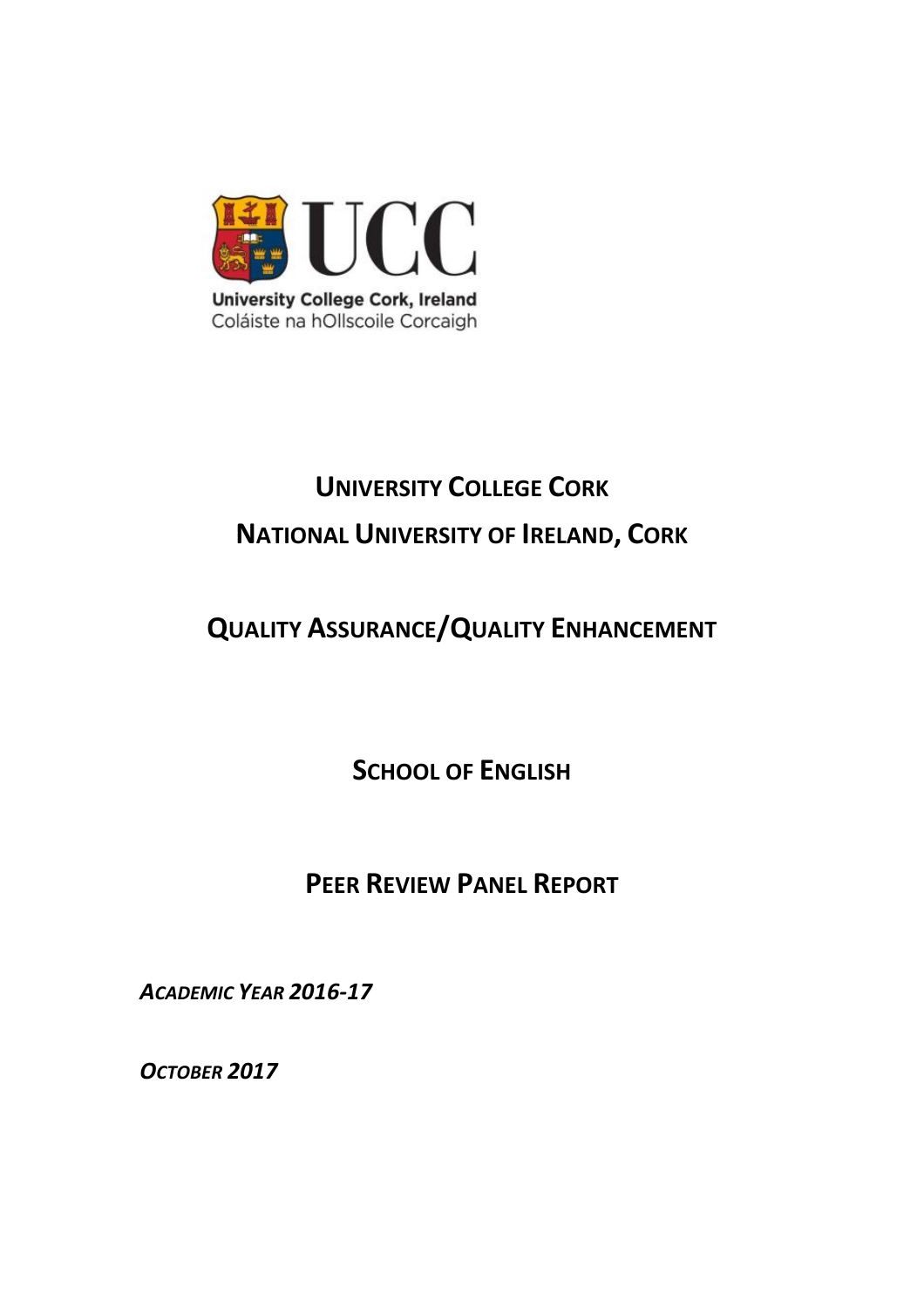### <span id="page-1-0"></span>**Contents**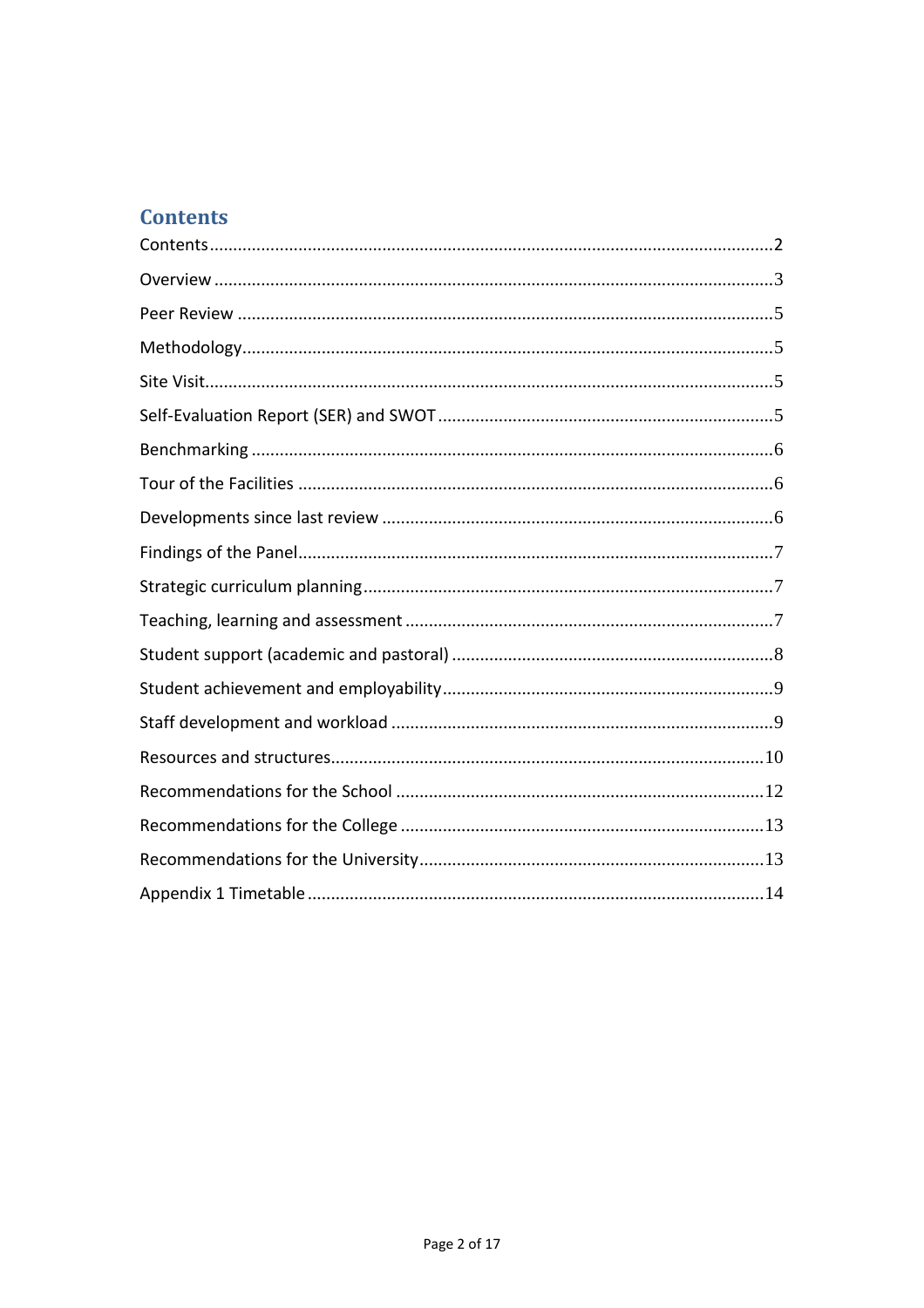#### **List of Panel Members**

| <b>Name</b>                                | <b>Position/Discipline</b>                       | <b>Institution</b>      |
|--------------------------------------------|--------------------------------------------------|-------------------------|
| Dr Louise Crowley                          | School of Law                                    | University College Cork |
| Professor Penny Fielding                   | School of Literatures, Languages and<br>Cultures | University of Edinburgh |
| Professor Alan Kelly<br>(Chair)            | School of Food & Nutritional Sciences            | University College Cork |
| Ms Beatrice McCarthy<br>(student reviewer) | Department of Government                         | University College Cork |
| Professor Sue Vice                         | School of English                                | University of Sheffield |
| Professor Claire Warwick                   | Pro-Vice-Chancellor (Research)                   | University of Durham    |
| Dr Kay Taaffe                              | Panel Secretariat Support                        | University College Cork |

#### <span id="page-2-0"></span>**Overview**

 $\overline{a}$ 

The School of English has historically enjoyed high standing within the University, on the strength of its national and international reputation for research and scholarship. Since the previous Review (2010), it has undergone a period of significant expansion, not only in the area of English but within the disciplines of Film and Screen Media (FSM) and Digital Arts and Humanities (DAH). However, it is also coming out of a period of austerity which has presented significant challenges, not least in staffing in both academic and administrative areas. In particular, there has been little opportunity for staff promotion across the School, and the vacant Chair in Old English, Medieval and Renaissance has not been filled.

It is noted that, while both FSM and DAH are currently located within the School of English, and consequently included as part of this review, they are co-located within the College of Arts, Celtic Studies and Social Sciences (CACSSS); FSM with the School of Languages, Literatures and Cultures and DAH with the School of History. Notwithstanding these divisions, the Panel has conducted its review and prepared its report to address issues at School level, except where expressly noted, to support the School in the structural integration of the different disciplines and to foster knowledge-sharing and interdisciplinarity across the School.

Despite recent challenges, the School remains one of the highest performing schools within CACSSS in terms of attracting research funding<sup>1</sup>; it has maintained strong graduate recruitment and received a high score in the University's Research Quality Review (RQR) in 2015.

The leadership of the School was highly commended by peers and colleagues, and staff within the School engaged well in terms of collaboration and knowledge exchange. Despite

 $1$  Data from the Office of the Vice President for Research and Innovation (OVPRI)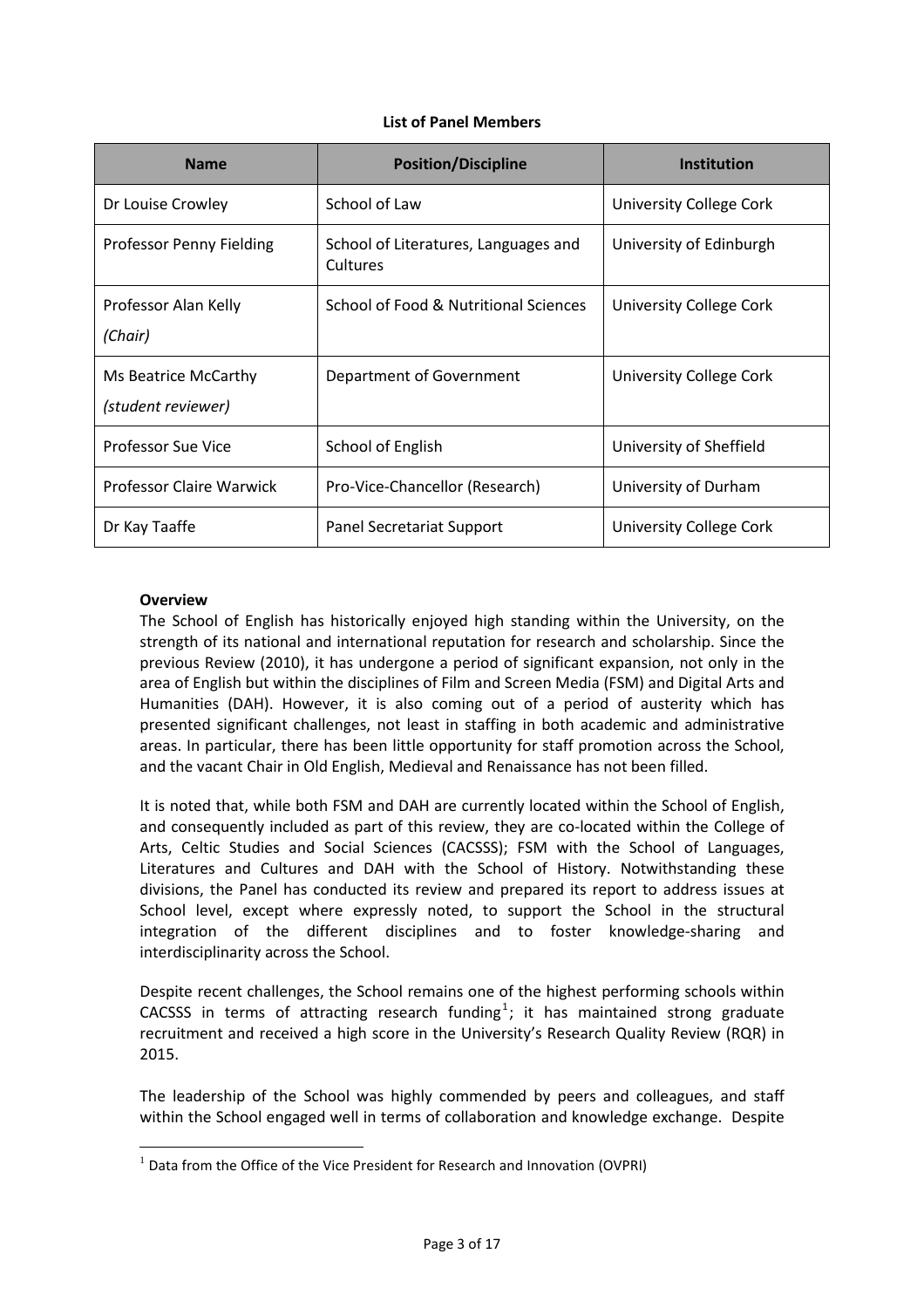the Panel's concerns regarding excessive teaching loads, feedback from students provided evidence of a highly committed and student-focused academic and administrative staff. The academic team commended the excellent administrative support within the School, despite this area being significantly under-staffed with a staff-student ratio for administrative staff at an unsustainable 150:1.

Despite staffing constraints, the School has had considerable development since the past Periodic Review in 2010, with significant programme expansion *viz*., the denominated BA in English; BA in Digital Humanities and Information Technology; BA in Film and Screen Media and the MA in Digital Cultures. Presentations by School staff demonstrated some highly commendable teaching initiatives in FSM, DAH and English. The School's curriculum "integrates [the] creative and cultural life of the city, region and nation into its teaching" and is responsive in collaborating across the creative industries. The positive impact of the artists-in-residence scheme, especially for CK109 students, was noted by the Panel.

The Panel was impressed by the facilities for FSM and DAH, although they were dispersed across the UCC campus. Conversely, there was concern about the lack of appropriate and sufficient space for PhD students and postdoctoral researchers at the School.

It was noted that the developments within the School took place without the benefit of a long-term Strategic Plan for the School as a whole, which had been highlighted as a priority in the previous Periodic Review (2010). In that light, it is envisaged that this Panel Report is coming at an opportune time for the School to take advantage and benefit from the expert advice of academic peers to support the development and implementation of a Strategic Plan.

 $\overline{a}$ 

 $2$  English SER p.35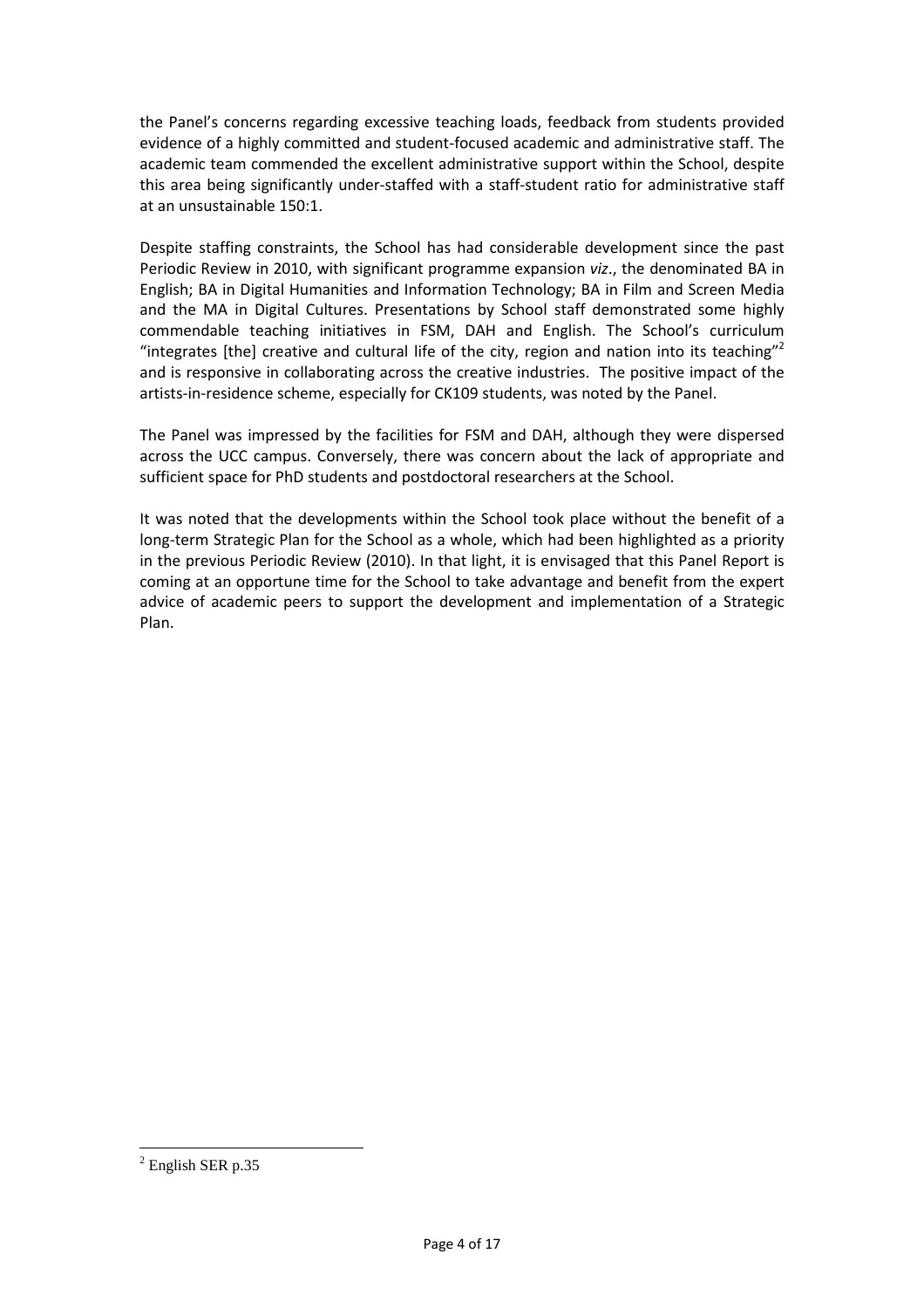#### <span id="page-4-0"></span>**Peer Review**

#### <span id="page-4-1"></span>**Methodology**

The Panel met over three days and the timetable enabled comprehensive engagement with staff, students, stakeholders, and with senior management at University and College level (see Appendix 1 for a copy of the timetable). The composition of the Panel provided good coverage across the disciplines of English, Film and Screen Media and Digital Arts and Humanities. Internal reviewers provided knowledge of the institutional and organisational structures within the University, while the Student Representative brought valuable insights and perspectives on student issues. The Panel commented on the great value of having the involvement of a Student Representative as a full Panel Member. Secretariat support from the Quality Enhancement Unit (QEU) was provided to the Peer Review Panel throughout, to facilitate the conduct of the review and support the Review Panel in formulating and agreeing the final Review Report.

#### <span id="page-4-2"></span>**Site Visit**

The Panel commended the full engagement from the School in organising the participation of students, academic and administrative staff, and stakeholders. The meeting with the stakeholders provided some additional qualitative information on the external activities of the School, and highlighted current links, as well as new information about possible career directions for graduates and the capacity for greater engagement with stakeholders.

#### <span id="page-4-3"></span>**Self-Evaluation Report (SER) and SWOT**

The School of English at UCC has a long and distinguished history of scholarship and creative practice, enjoying a very good international reputation, as well as high esteem within the College and University, in the future of which it plays a crucial part.

The SER was helpful in a descriptive way, showing the extent of the School's recent diversification and growth, and revealing it to be at a transitional moment in relation to the future of some of its constituent parts. The Panel gained a clear sense of the democratic process by means of which the report was arrived at. In this way, the SER assisted the Panel in gaining a valuable preliminary sense of the significant issues. These included the very notable successes of the School and its expansion into new areas since the last Review, in the context of economic and demographic challenges which have created new challenges in relation to governance, workload, budget and space.

However, the Panel considered that there could have been more signposting in relation to the rationale for including certain elements to better demonstrate the challenges and successes of the School, while the report would have benefitted from more analysis and integration of the facts and figures which were included in the Appendices. By presenting separate sections for English, Digital Arts Humanities and Film and Screen Media, the SER testifies to a central issue for the School – namely the challenge for integrating the different disciplines within the School, which is significantly exacerbated by the bilocation mentioned above and uncertainty as to the permanent "home" of these emerging disciplines

The Old English case study provided insight into one aspect of the School's activity, revealing remarkable successes in this area, arising from the very small team's ability to make this material appealing to BA students and to attract PhD students. The Panel's positive impression was borne out by high praise expressed in the meetings with undergraduate and postgraduate students, the latter in particular praising the excellent community of Old English researchers. However, the case study would have benefitted from more analysis and reflection; in particular, it lacked context as to how the case study came to be chosen, while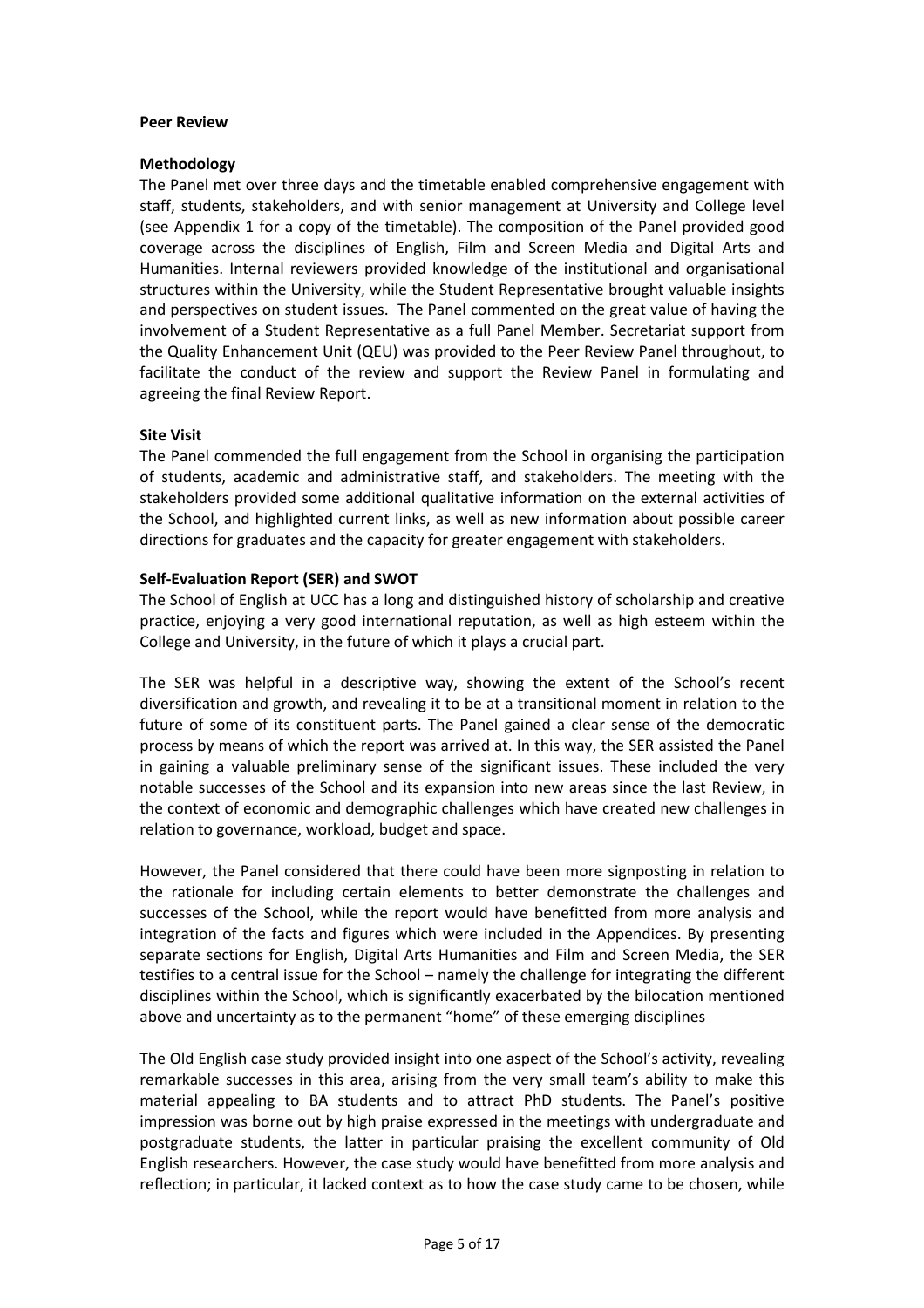some reflection on the potential learning from this example of good practice for the wider School would have been useful.

The SER ended rather abruptly without any concluding remarks or summary and the Panel relied on the SWOT document (presented separately) to coalesce the issues discussed in the SER. The SWOT analysis was useful and perceptive, presenting a good synopsis of the main issues for the School and a clear sense of self-awareness, highlighting factors which fitted well with those noted by the Panel. However, the exercise of completing the SWOT is to inform the SER rather than as a stand-alone activity, and the SER would have benefitted from the outcomes being integrated into the main document.

#### <span id="page-5-0"></span>**Benchmarking**

The Panel found the benchmarking with NUI Galway (NUIG) to be useful in that, by identifying the differences between the two Schools, it also highlighted many of the challenges for the School at UCC. However, the Panel was of the view that the discussion on the benchmarking lacked comparative reflection in terms of impact for the School at UCC. While the DAH benchmarking exercise with the Humanities Advanced Technology and Information Institute (HATII) at the University at Glasgow was also helpful, the differences in structure and institutional location between the respective departments meant that the disparities were less revealing in relation to the School at UCC. The FSM benchmarking exercise with Leeds Trinity was also useful, albeit rather too briefly related to offer extensive points of comparison with the teaching of film and visual media at UCC.

#### <span id="page-5-1"></span>**Tour of the Facilities**

The Panel visited the area within the O'Rahilly Building which houses the main offices of the School of English. The tour also revealed impressive facilities for FSM and DAH, although these were situated in separate buildings and dispersed across a wide area within the University, with one office reportedly being completely off-site and not anywhere near the location of the other facilities. The Panel acknowledges the high cost involved in maintaining these facilities but urges that the resources and equipment required for supporting the creative, technical and practical aspects of the programmes be safeguarded.

#### <span id="page-5-2"></span>**Developments since last review**

The Panel commends the considerable progress and the varied and successful developments which have occurred since the last review in 2010. However, this development appears to have taken place without the benefit of a long-term plan for sustainability and consistency, and the Panel recognises the urgent need to consolidate and rationalise these initiatives within an overall Strategic Plan for the School.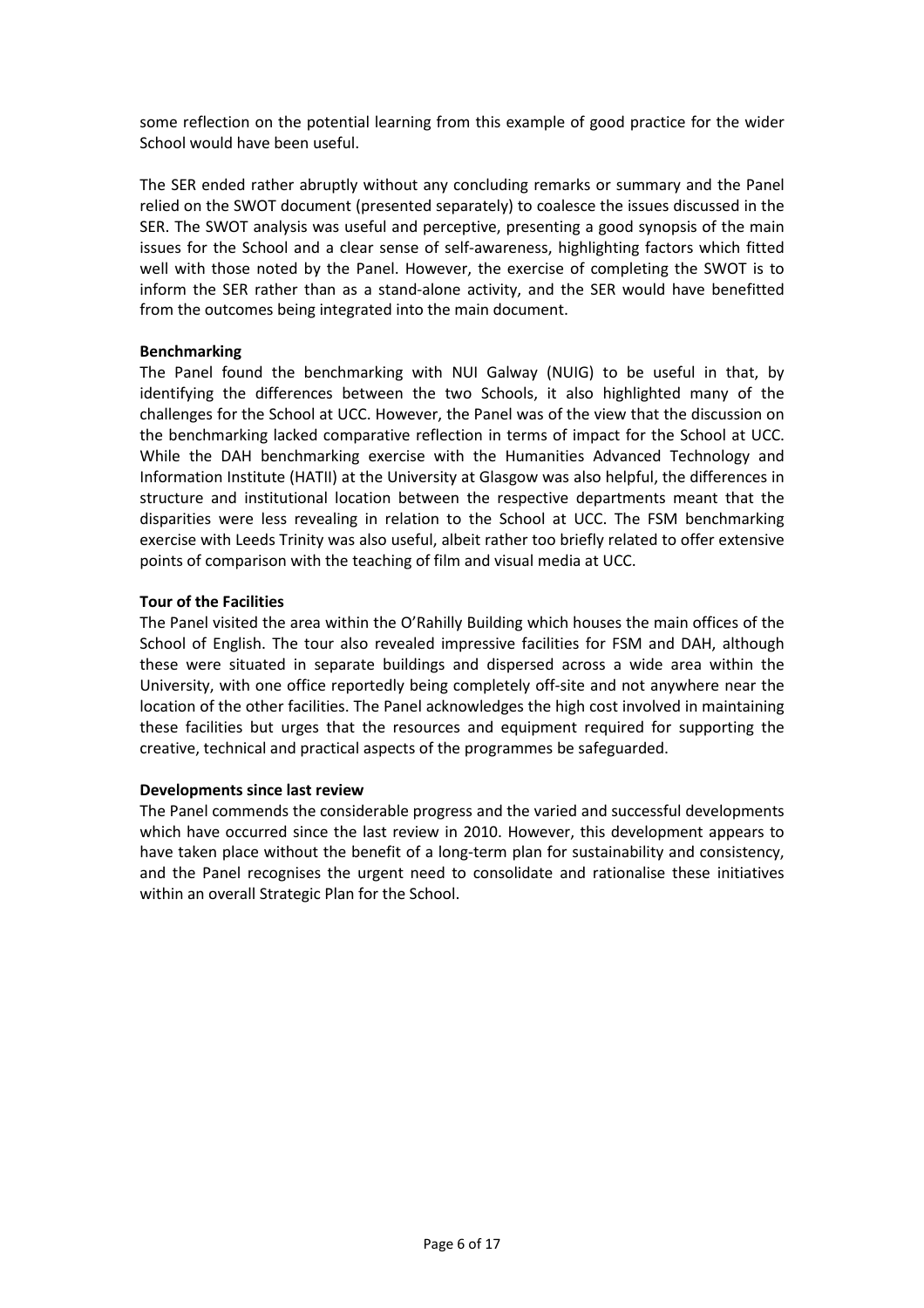#### <span id="page-6-0"></span>**Findings of the Panel**

#### <span id="page-6-1"></span>**Strategic curriculum planning**

The Panel reflected on the School's strengths, needs and challenges, balancing the pressing gaps which have arisen in relation to recent developments with long-standing successes. Many of the new developments are supported primarily by small numbers of mostly junior colleagues (presumably unavoidable given the staff profile of academic members), providing excellent managerial and leadership experience, but at the expense of these early career lecturers' ability to develop fully their own research profiles.

The Panel noted that the Chair in Modern English was filled following the last review, and acknowledges the contribution of the Chair in Old English, Medieval and Renaissance (OMR), which is currently vacant, to the School's historical international status. If the School agrees that this is the foremost priority, the Panel recommends recruitment of a Chair which targets the area of Old English within the span of OMR. In this context, the Panel also recommends that the School should consider the potential for greater interdisciplinarity in this appointment, for example, through recognising the area of Digital Arts and Humanities in the context of OMR.

The Panel recommends rebalancing and readjusting the relationship between core and optional modules by, for example, introducing core modules at BA level in second and third years, which represent the crucial blocks of learning, whilst reducing the number of optional modules, and increasing the minimum number of students required for a module to run (currently 6, the Panel suggests 10). The Panel had concerns about the School's adherence to the practice of chronological historical coverage, rather than consolidating strengths in certain areas, but acknowledges its importance in relation to other institutions in Ireland and the goal of ensuring curricular coherence.

At MA level, the Panel suggests considering the institution of a single MA programme with one core research methods module, as is indeed the current practice across many third level institutions, accompanied by a limited range of defined pathways. In this way, areas which are no longer offered as discrete MA degrees could be reintroduced, allowing for a return to PhD recruitment in these areas. In undertaking this exercise, the Panel suggests that the School should examine how a range of other universities structure similar three-year BA degrees and MA programmes.

In the case of the MA in Digital Arts and Humanities, where specialist content is necessary, the Panel suggests that the School reconsider the proportion of core modules to electives, and that the students be offered the choice of taking relevant optional modules from other disciplines (e.g. Music, Theatre Studies, Sciences, BIS). DAH may also want to consider the possibility that some students may come from a technical background, and thus would benefit from being able to take an optional module from a pure humanities discipline.

#### <span id="page-6-2"></span>**Teaching, learning and assessment**

In the interests of encouraging research-led teaching, and taking advantage of College and University facilitation and support, sabbaticals should be made part of annual strategic planning rather than the exception, to be further facilitated by planning within the School for co-teaching and consolidation of modules.

The Panel recommends that the School address the need for historical coverage through genre and theme rather than relying solely on period, and include team teaching in the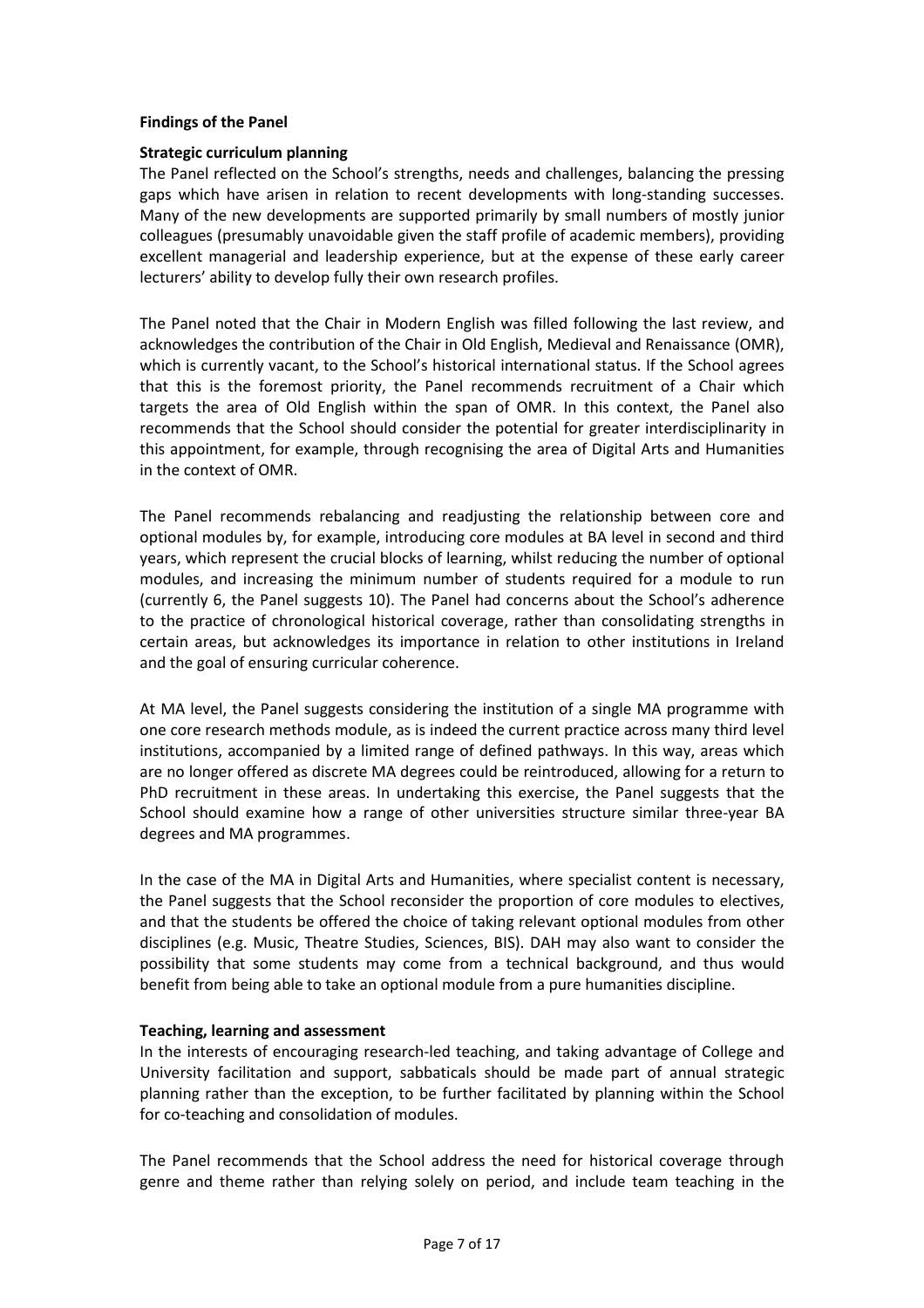delivery of these modules. This would make the absence of individual staff members, e.g., by reason of sabbatical research leave, easier to manage.

The Panel was of the view that some modules are over-assessed, which is not in the interests of either students or staff. It also seemed that there was a variable over-reliance on particular kinds of assessment, such as final exams in some areas and continuous assessment in others. The School should consider the balance of assessment methods across all programmes, taking into account the learning from the benchmarking exercises and recommendations of external examiners where relevant, especially in the case of DAH. The Panel noted the School's record of responding positively to External Examiner recommendations, which, in some cases, has resulted in detailed and concrete changes to assessment practice.

There was very clear evidence of research-led teaching undertaken at a high level throughout the School, and the Panel gained a full sense that BA and MA students are not only fully aware of this practice, but also extremely appreciative of it.

#### <span id="page-7-0"></span>**Student support (academic and pastoral)**

Students commented on the generally high quality of the teaching they receive, and the equally high level of staff commitment to their students. However, some students, especially at postgraduate level, were of the opinion that high workloads meant that staff were not always accessible and did not have the time for individual meetings or responses to communication. Students are aware that this is the result of high workloads, and the phrase 'spread thin' recurred in this regard. Although the BA students spoke extremely highly of their degree and School staff – the Panel were impressed to hear such encomia as 'amazing', 'superior', 'eye-opening' – there was equally evidence of some gaps in communication, for instance information on first-year examination practice and the chance to request exam feedback, as well as advice on referencing conventions, marking schemes, and registration matters.

In relation to PhD teaching assistants, the Panel commends the measures taken to ensure oversight of marking, so that no module is entirely the responsibility of an assistant tutor. The School's interface with the CACSSS Graduate School in relation to doctoral training is clearly successful. While new mentoring arrangements for PG tutors have been put in place within the School, the Panel is of the view that teaching practice instruction should be compulsory for all who contribute to the delivery of BA classes, and that a conservative limit be placed on the number of hours any PhD student takes on. While assigning second supervisors in all cases of PhD supervision is appropriate, the Panel was not convinced that this system is yet fully functional such that all staff and students are aware of and benefitting from it. In relation to doctoral recruitment, the Panel observed that the graduate student body shows a fitting combination of national and international students, and was impressed by the School's fruitful links with the Fulbright and ERASMUS foundations and high level of Irish Research Council (IRC) funding gained for PhD students.

The Panel gained a favourable impression of the conduct of student feedback and evaluation, given the evidence presented from survey questionnaires, year committees and the Panel's own meetings with students, some of whom were year representatives. It was apparent that the student voice is taken seriously and that feedback and suggestions are generally acted upon promptly at every level.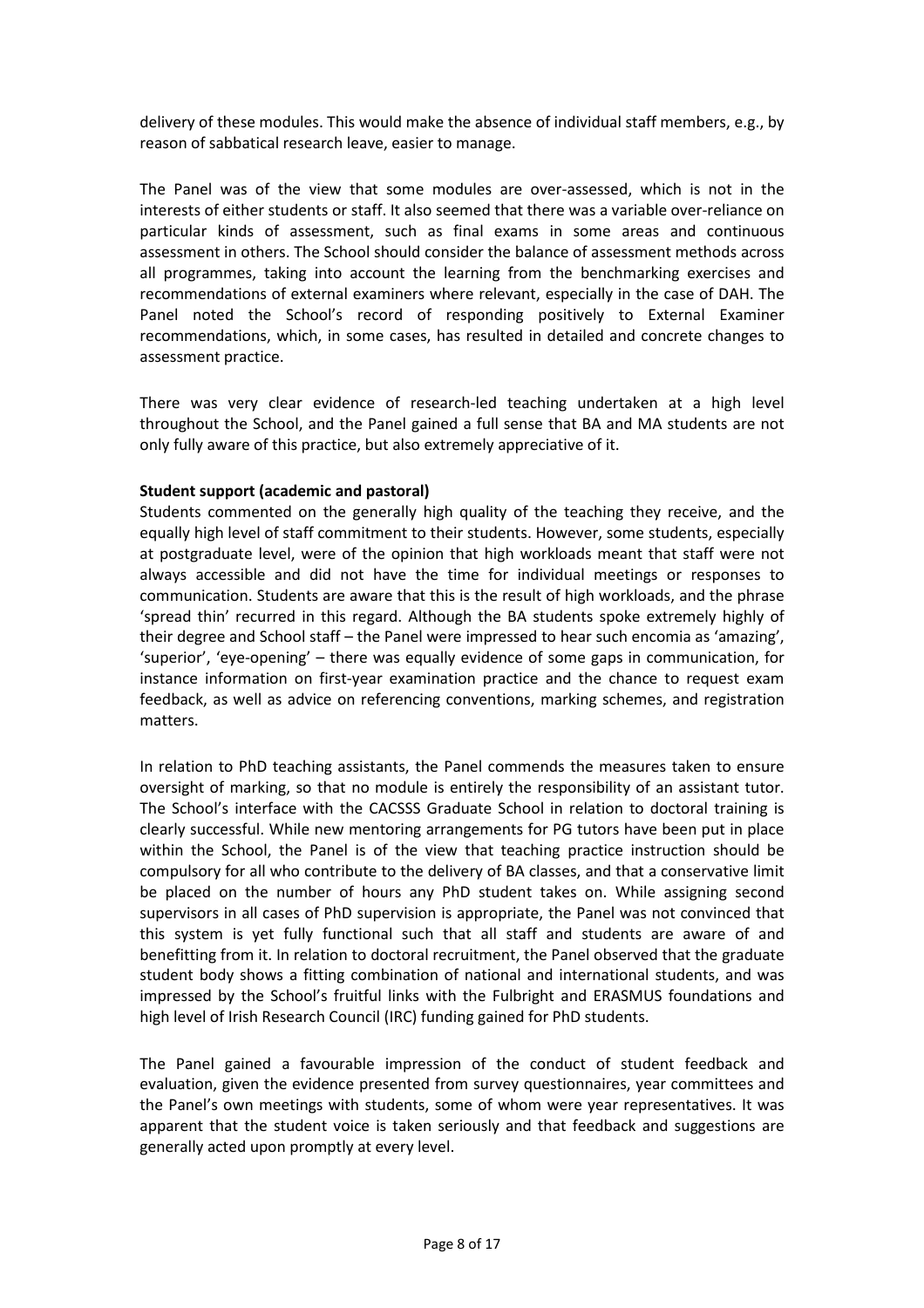#### <span id="page-8-0"></span>**Student achievement and employability**

The Panel noted positive engagement on the part of the external stakeholders and alumni with whom they met, and noted that many of these individuals were very eager to become more involved with the School. This is a valuable resource for the School to draw upon in terms of providing information to students, and for broadening the students' horizons around career possibilities and pathways, particularly those other than school-teaching. The Panel noted excellent and innovative relationships of this kind which are already established in the form of exchanges and relationships with external institutions, for example, involving students competing to contribute soap-opera serials to a local newspaper, as well as opportunities for working with Cork theatres and at arts festivals. Clearly there is capacity for these resources to be exploited more.

There was a perceived need among some students in the School to be made more aware of career options. While there is a generic work placement module available for CK101 students, this is not "owned" by any one discipline and consequently not widely supported at programme level, leading to poor uptake. It seemed to the Panel that a less generic offering, particularly for single-honours English students, could usefully be provided within the School itself and supported by external stakeholders.

Since employability is of such importance to students, links with stakeholders could alleviate pressure on staff to provide this support. The Panel suggests that an advisory committee could be set up, and the stakeholders themselves expressed enthusiasm for such an idea. There seems at present to exist a variety of methods for students to identify placement opportunities, including their establishing these themselves, with varying degrees of success. It is suggested that a database of placements could be established with the oversight of staff, to ensure a more consistent and productive experience for students, and that, where students have responsibility for securing their own placement, they ought to receive structured support from the School.

The Panel commends DAH and FSM for their successful practices in the area of work placements and for providing external links to industry, which is in each case an integral part of the programme content and student experience.

The School as a whole could more effectively track the job destinations of their graduates, and set up an alumni network for English graduates using, for example, the University's Development and Alumni Office or through LinkedIn as an option.

#### <span id="page-8-1"></span>**Staff development and workload**

The Panel acknowledges the high workload pressures on School staff. This has been compounded by existing low staff numbers and the relative lack of senior colleagues. The majority of the School's staff, alongside its professoriate and a senior lecturer, are at the level of College lecturer, including individuals who undertake significant management and leadership roles. While important appointments in new areas have been made, including a post in Victorian literature, there have also been several retirements and departures, for the most part at senior levels. In other cases, staff have been drawn to new commitments or appointed to other Schools within UCC.

The Panel recognises the very high standards and commitment to student experience and welfare among administrative and academic staff alike. Equally, the Panel recognises the existence of impressive levels of collegiality and good will during the recent very busy and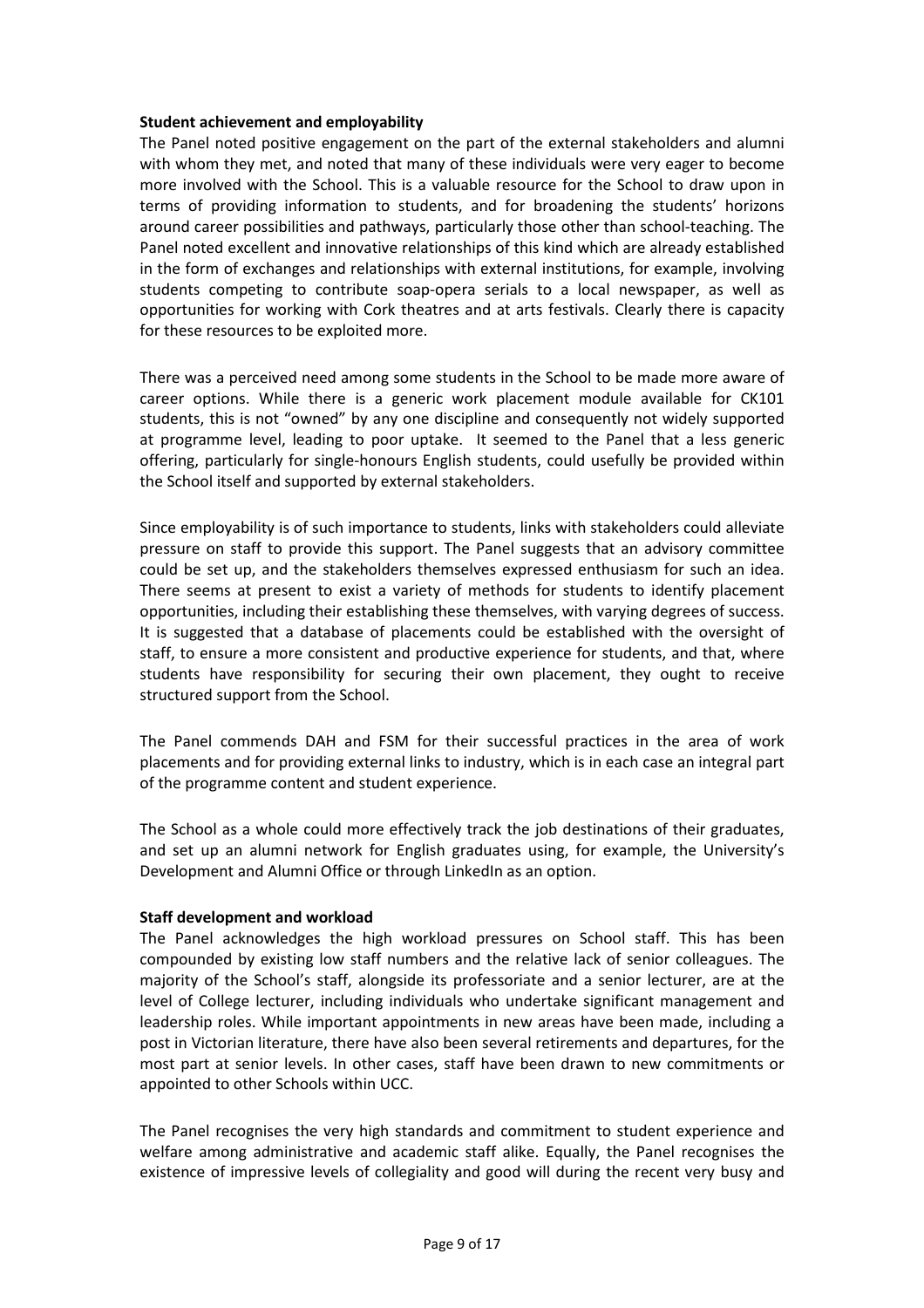pressured times experienced by the School. The Panel observed the existence of effective infrastructural support with well-distributed responsibilities, including at the senior management level, where directors of each subject area are represented on the executive committee. However, the distribution of roles could usefully be examined across the School to ensure that there is equally shared administrative responsibility and to avoid duplication of effort.

While there are workload pressures across the whole School, with a heavy reliance on goodwill for developmental work, this is particularly evident in DAH, a situation which requires immediate attention. The Panel and staff members themselves concluded that the low numbers of staff relative to students, and resulting high workload with little access to time for research, creates a risk of this important area becoming unsustainable for the future. This is despite the high regard in which DAH is held throughout the College and University.

External Panel members noted the success of effective staff review procedures at their own institutions, and recommend this process take advantage of UCC's recently reactivated review process across the School. They were of the opinion that mentoring for colleagues in DAH might well be found from outside the School itself. The Panel also welcomes the news of research mentoring structures being put in place following the RQR, which has been conducted separately, and urges the School to ensure that this is fully instituted, particularly for the benefit of early career colleagues.

The Panel also recommends instituting a transparent and wide-ranging workload model within the School, to ensure the equitable distribution of administrative and teaching loads, including MA teaching and PhD supervision. It was noted that a very high proportion of current PhD registrations are in DAH, a situation that requires close monitoring for the sake of students and staff alike. The School should ensure application of university-wide guidelines on the numbers of PhD students that any one member of academic staff can supervise.

#### <span id="page-9-0"></span>**Resources and structures**

As noted, there have been many successful initiatives within the School in recent years involving significant programme development and expansion, despite the staffing constraints. These include: the denominated BA in English; BA in Digital Humanities; BA in Film and Screen Media; and the introduction of Creative Writing, which is part of the distinctive and highly commendable Creative Practice strand of the School's activities. The latter includes the presence of a screenwriter in residence, a role unique in the Irish university system, as well as that of Lord David Puttnam as Adjunct Professor of Film. In the case of the three new areas of growth, high demand has placed particular pressure on the colleagues concerned, and further expansion ought not take place in the short term.

It is essential that discussions at College level are held to achieve clarity on the position of DAH and FSM within the School. This is required for stability and sustainability in relation to planning, staffing, teaching and learning, as well as in relation to physical locations. The School's English curriculum itself cannot be reviewed until the future of these disciplines is decided. It is very important that, in any restructuring, significant courses are not lost to the School as a whole and that the current successful level of interdisciplinary activity is maintained. However, it is also important to balance any future developments with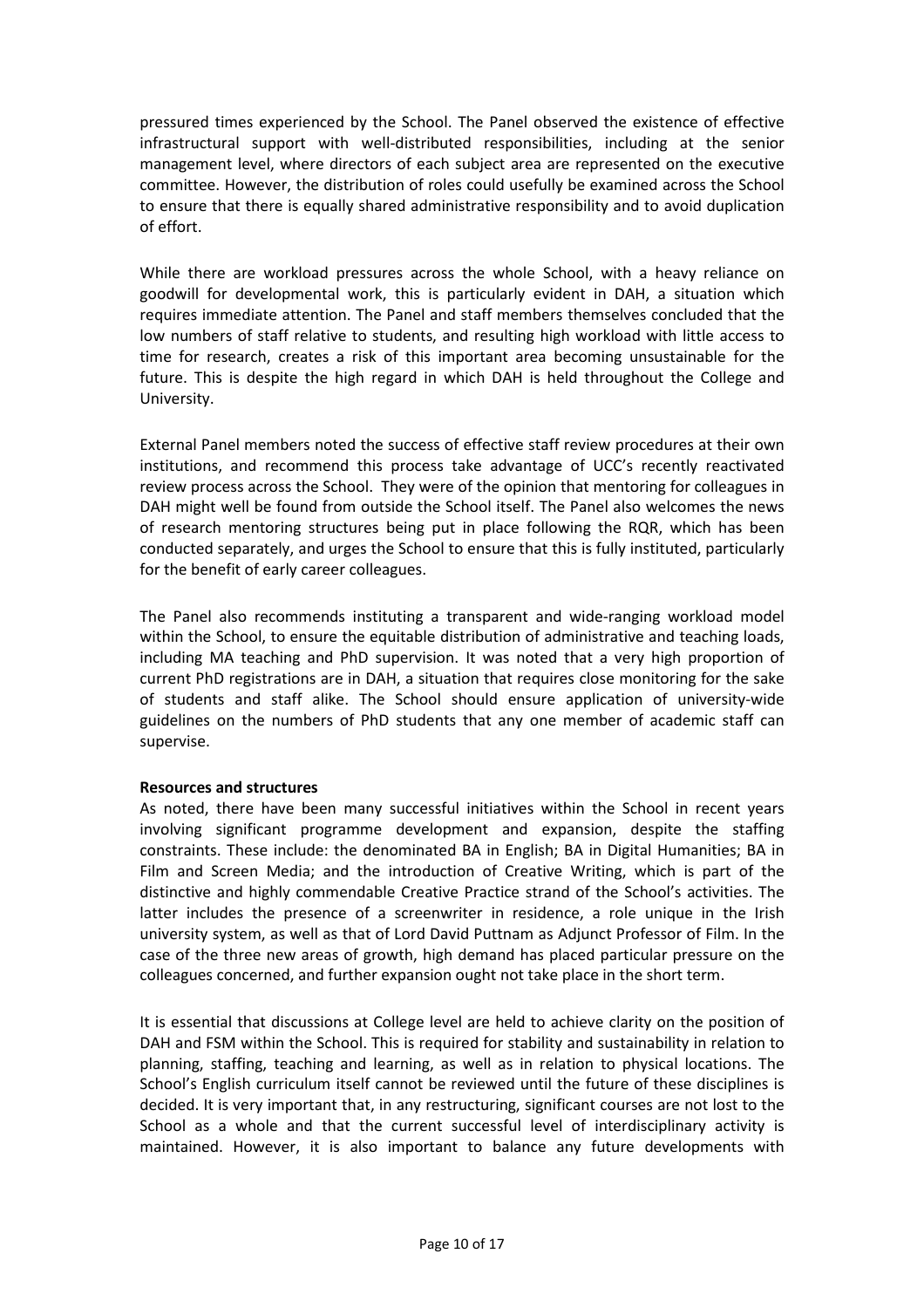reasonable capacity in terms of staff workload, particularly where colleagues work as part of a small team.

The lack of promotion opportunities for junior staff and the associated risk that talented colleagues will leave is a central challenge for the School. This is a matter to be addressed at University and College level, as well as by the School itself. In addition, several of the recent developments rely extensively on temporary staff, a position which needs to be consolidated and regularised to enable future planning and development. The Panel recommends that such temporary, short-term posts in these new areas of growth are now established on a permanent basis.

The Panel suggests that the School explore possible philanthropic investment through alumni and also industry, perhaps building on existing links to relevant industry to support developments in DAH and FSM. There are further research grant opportunities to emerge in relation to Horizon 2020.

The Panel noted the pressure on space in relation to the School, which has no capacity for extra staff offices, nor to offer suitable accommodation to PhD students, postdoctoral fellows and visiting fellows and writers. While the School has taken temporary measures to address this, including housing visitors in the offices of colleagues who are on leave, a longer-term strategy on the part of School and College to assess and address accommodation needs is required. The PhD students are aware of a recent reduction in space available to them, since one of the rooms at their disposal had to be returned to the use of academics.

The Panel noted that the School does not have the benefit of access to a dedicated Humanities Research institute, as do other comparable institutions. While the foundation of such an institute is a valuable long-term aspiration, the Panel suggests, that in the shortterm, the College considers a virtual institute to encourage interdisciplinary collaborations, perhaps in conjunction with the planned UCC Creative Hub.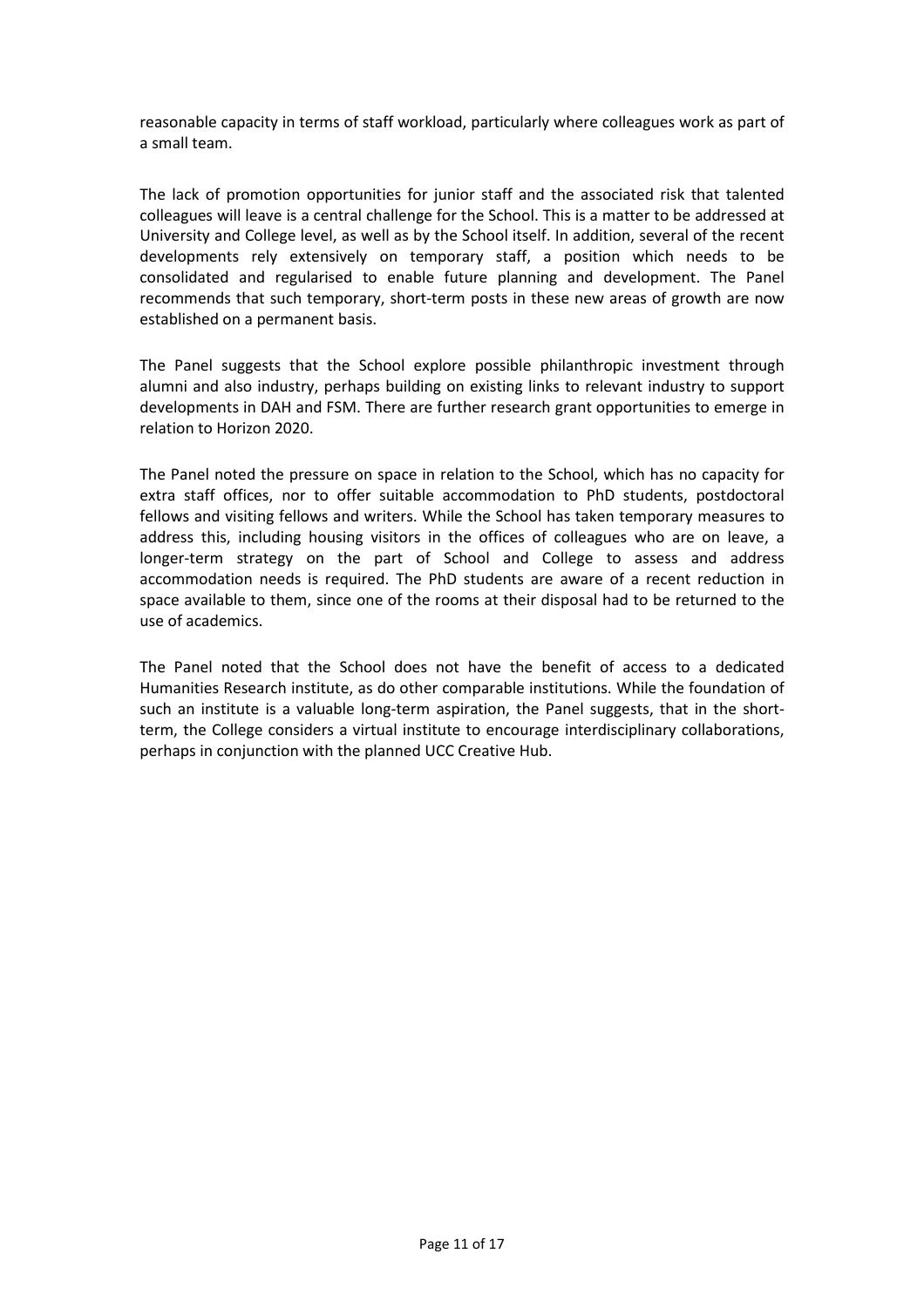#### <span id="page-11-0"></span>**Recommendations for the School**

The following section identifies the key recommendations for the School arising from the Panel's meetings, discussions, deliberations and reflections as outlined above. The Panel recommends that the School:

- 1. Develops a Strategic Plan for the School as a matter of priority, with a practicable long-term vision for the next ten years, while also making clear in specific detail the more immediate central priorities. This strategy must include the following:
	- Address the future location and strategy for both DAH and FSM, to be agreed with strategic input from the College and in consultation with the School of History and the School of Languages, Literatures and Cultures;
	- Identify a shared vision across all the disciplines of the School;
	- Identify and secure senior appointments, on the basis of an informed assessment as to where the greatest needs lie;
	- Lessen the administrative and teaching loads to facilitate time for research.
- 2. Adopts a transparent workload model for the rationalisation of staff workload, taking account of equitable distribution of administrative and teaching workloads, and the School should investigate different practices in comparable departments both nationally and internationally to achieve this.
- 3. Maintains and implements structures to support and mentor staff across all disciplines within the School as regards their career objectives, by providing better supports to facilitate research and sabbaticals, the management of which should be included as part of annual strategic planning.
- 4. Considers how best to frame the vacant Chair in OMR, in order to preserve interdisciplinarity within and beyond the School.
- 5. Undertakes a review addressing curriculum and assessment at all levels with a view to utilising resources to best effect by, for example: avoiding replication of module content; examining curriculum coverage across theme and genre; examining assessment methodologies and assessment load; and rationalising module choices and elective options for both BAs and MAs.
- 6. Institutes a single MA programme with core research modules and the possibility of a range of defined pathways.
- 7. Tracks the destination of their graduates and engages with external stakeholders for guest lecturing, mentorship of students and identification of career paths, potentially leading to the establishment of an Advisory Group of external stakeholders.
- 8. Develops structures to support and advise students on work placement (especially within CK109), career and employment opportunities.
- 9. Ensures that established systems which provide oversight of marking are applied across all modules and programmes, and that PhD students engaged as tutors have uniformly structured preparation for teaching and learning.
- 10. Implements the University's policy in relation to second supervision of PhD students and the numbers of PhD students that any one academic staff member can supervise.
- 11. Enhances its communication, information and supports for first year students, and in addition ensures consistency of formative feedback to support student learning across all programmes and years.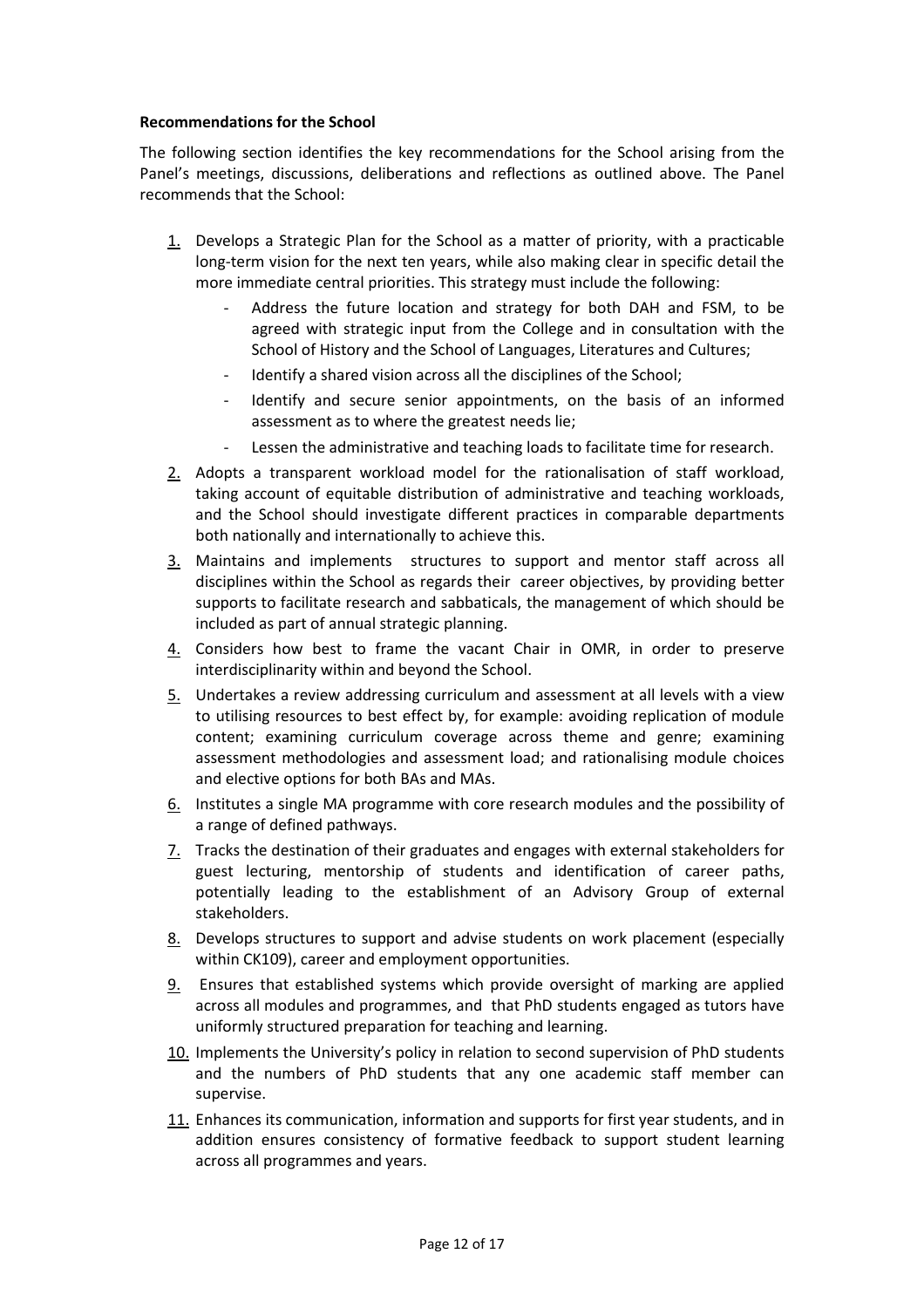#### <span id="page-12-0"></span>**Recommendations for the College**

The Panel recognises the importance of aligning the strategic planning for the School in the context of the overall strategic plans of the College and University, and envisages that the College will play a key role in advising and supporting the School through the current period of transition and development. In that light, the Panel recommends that the College:

- 1. Supports the School in finding a resolution to the issue of the location of DAH and FSM, as a matter of priority, by establishing appropriate, permanent academic bases for each within CACSSS.
- $2.$  Supports the School in the application of a space policy to resolve its current space issues, especially in light of decisions about the structural and physical location of DAH and FSM, and taking account of the needs of PhD students and postdoctoral fellows.
- 3. Works with the School to address the unsustainable staff-student ratios across the School.
- 4. Regularises the contractual positions of temporary staff on short-term contracts and in crucial roles throughout the School on to a permanent basis.

#### <span id="page-12-1"></span>**Recommendations for the University**

Having considered the key recommendations for the School and the critical role that the College will play in supporting these developments, the Panel recommends that the University:

- 1. Acts to ensure the appointment of key Chairs that have become vacant and expedite promotion opportunities to ensure academic leadership and succession.
- 2. Considers the development of a dedicated Humanities Research Institute as part of the plan for a Creative Hub.
- 3. Supports the School in exploring possible philanthropic investment through alumni and industry.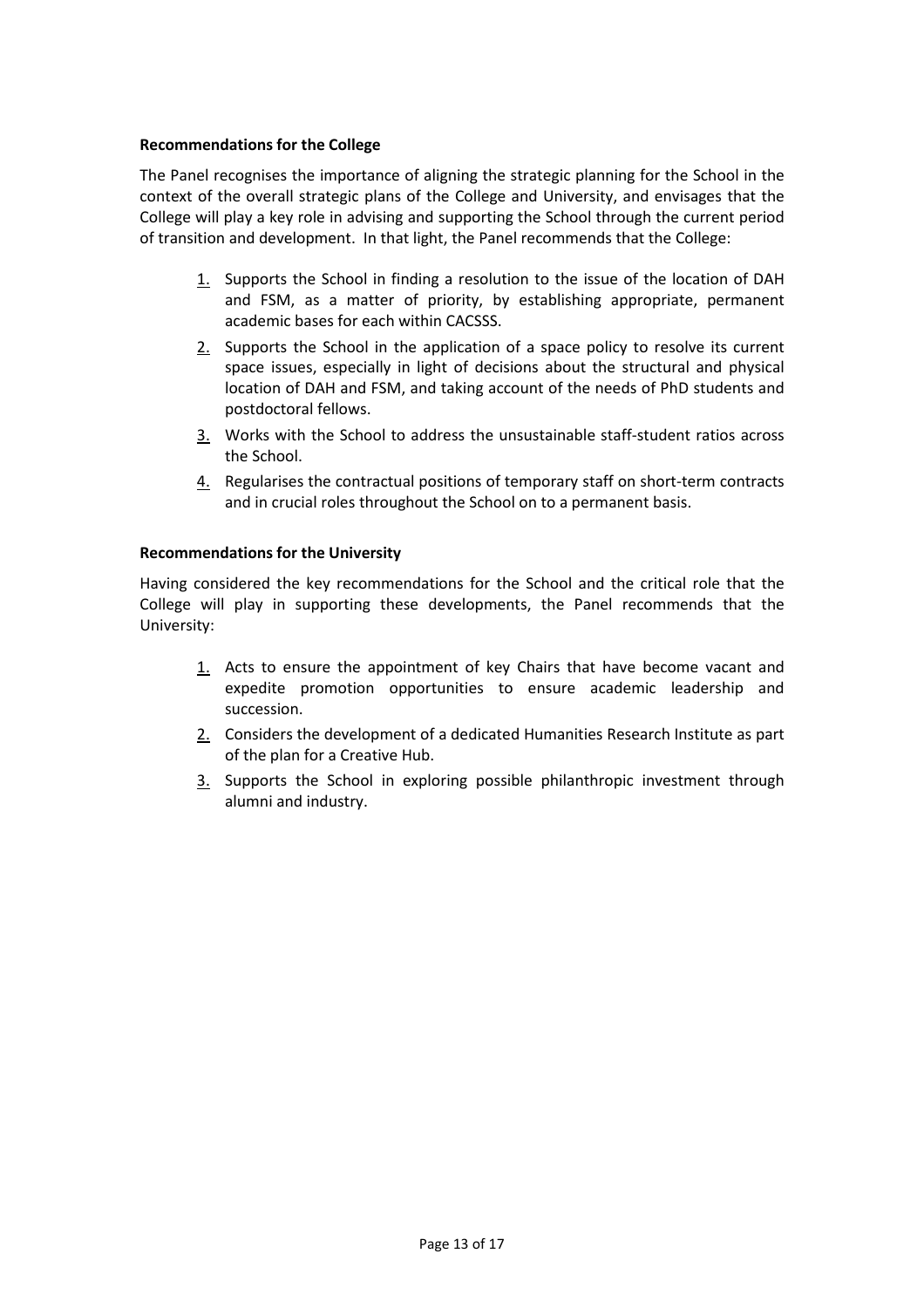#### **SCHOOL OF ENGLISH**

#### **PEER REVIEW PANEL SITE VISIT**

<span id="page-13-0"></span>

| Tuesday 10 October 2017 |                                                                                                                                                                                                                                                                                                                                                                                                                                                                                                                                                                                                                                                                                                                                                                                                                                          |  |
|-------------------------|------------------------------------------------------------------------------------------------------------------------------------------------------------------------------------------------------------------------------------------------------------------------------------------------------------------------------------------------------------------------------------------------------------------------------------------------------------------------------------------------------------------------------------------------------------------------------------------------------------------------------------------------------------------------------------------------------------------------------------------------------------------------------------------------------------------------------------------|--|
| $12.00 - 13.30$         | Convening of Panel members.<br>Briefing by Ms Deirdre O'Brien and Dr Kay Taaffe, Quality Enhancement Unit,<br>followed by lunch.                                                                                                                                                                                                                                                                                                                                                                                                                                                                                                                                                                                                                                                                                                         |  |
| 13.30 - 14.30           | Private meeting of Panel                                                                                                                                                                                                                                                                                                                                                                                                                                                                                                                                                                                                                                                                                                                                                                                                                 |  |
| $14.30 - 15.30$         | Professor Lee Jenkins, Head, School of English<br>(to be joined by the School Administrator, Ms Anne Fitzgerald at 15.10)                                                                                                                                                                                                                                                                                                                                                                                                                                                                                                                                                                                                                                                                                                                |  |
| $15.30 - 16.00$         | Tea/coffee                                                                                                                                                                                                                                                                                                                                                                                                                                                                                                                                                                                                                                                                                                                                                                                                                               |  |
| $16.00 - 16.50$         | Professor Chris Williams, Head of College<br>(to be joined by the College Financial Analyst, Mr Conor Delaney, at 16.30)                                                                                                                                                                                                                                                                                                                                                                                                                                                                                                                                                                                                                                                                                                                 |  |
| $17.00 - 18.00$         | Meeting with Stakeholders<br>The Panel meets with past graduates, employers of graduates and other stakeholders<br>as appropriate to discuss views on the quality of education received and the quality of<br>the graduates.<br>Ms Sarah Byrne, Editor, The Well Review<br>Mr Paul Casey, Ó Bhéal Poetry<br>Ms Madeleine D'Arcy, Graduate, MA Creative Writing; co-director Fiction at the<br>Friary<br>Mr Maurice Gubbins, Editor, Evening Echo<br>Ms Julie Kelleher, Artistic Director, Everyman Theatre<br>Ms Padraigin O'Donoghue, Coláiste Choilm School, Ballincollig<br>Ms Danielle O'Donovan, Director, Nano Nagle Place<br>Mr Liam Ronayne, Cork City Librarian<br>Mr Michael Twomey, Graduate MA Film Studies; Filmmaker, Teacher<br>Mr Adrian Wistreich, Graduate MA Creative Writing; Director, Kinsale Literary<br>Festival |  |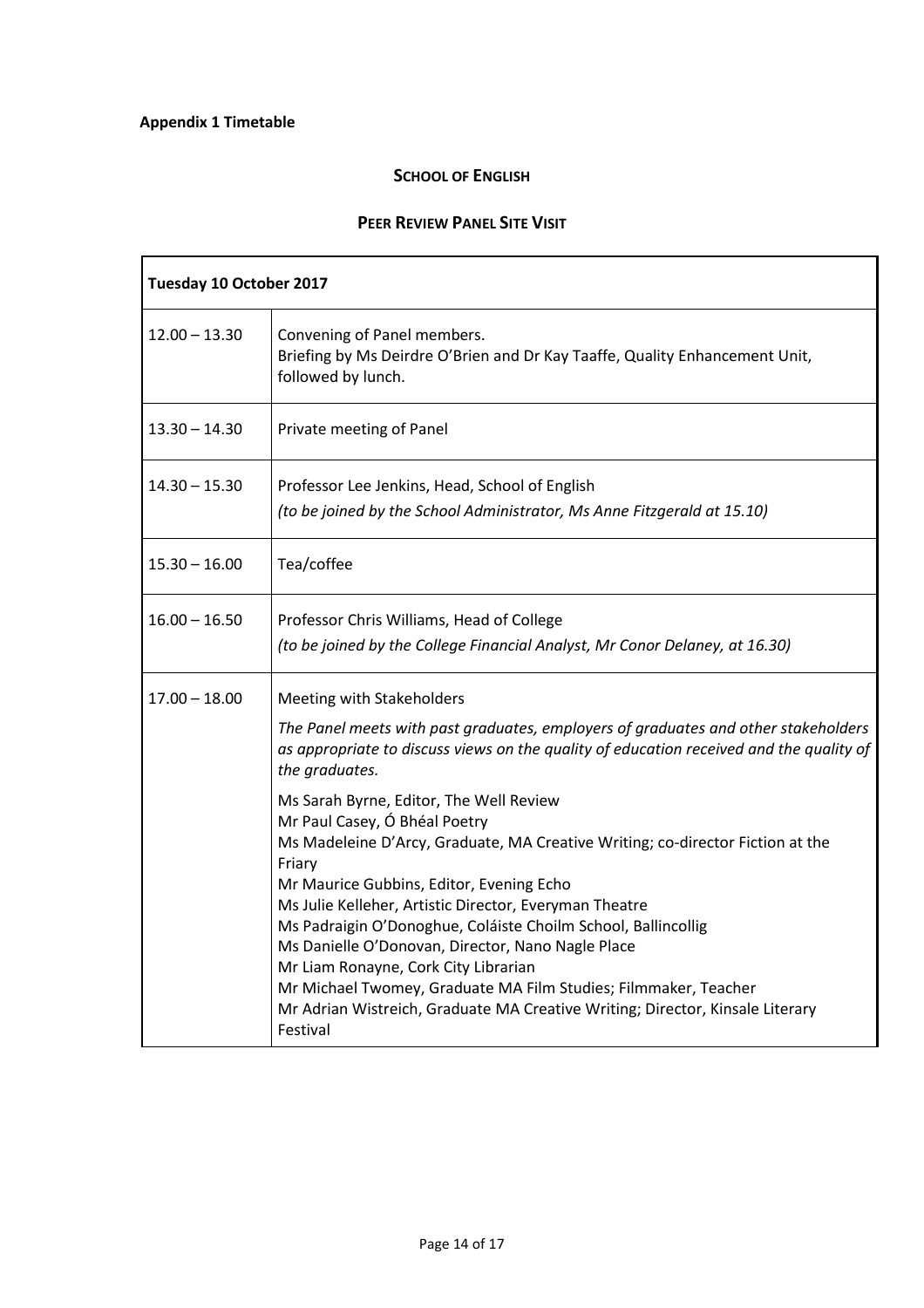| 19.00 | Informal dinner for members of the Panel & staff members of the School: |  |
|-------|-------------------------------------------------------------------------|--|
|       | <b>Professor Claire Connolly</b>                                        |  |
|       | Mr Shawn Day                                                            |  |
|       | Professor Lee Jenkins                                                   |  |
|       | Dr Heather Laird                                                        |  |
|       | Dr Barry Monahan                                                        |  |
|       | Dr Clíona O Gallchoir                                                   |  |
|       |                                                                         |  |

| <b>Wednesday 11 October 2017</b> |                                                                                                                                                                                                                                                                               |
|----------------------------------|-------------------------------------------------------------------------------------------------------------------------------------------------------------------------------------------------------------------------------------------------------------------------------|
| $09.00 - 09.15$                  | Convening of the Panel                                                                                                                                                                                                                                                        |
| $09.15 - 10.15$                  | Meeting with School staff                                                                                                                                                                                                                                                     |
| $10.15 - 10.45$                  | Tea/coffee                                                                                                                                                                                                                                                                    |
| $10.45 - 11.30$                  | <b>Enhancing Student Learning Experience</b><br>Ms Ciara Chambers, Film and Screen Media<br>Mr Shawn Day, Digital Humanities<br>Dr Orla Murphy, Digital Humanities<br>Mr Daniel O'Connell, Film and Screen Media<br>Dr Clíona O Gallchoir, English<br>Dr Edel Semple, English |
| $11.30 - 12.30$                  | <b>Tour of School facilities</b><br>11.30 - Digital Humanities in the Food Building (Orla Murphy)<br>12.00 - Film and Screen Media in the Kane Building (Gwenda Young and Barry Reilly)                                                                                       |
| $12.30 - 13.30$                  | Lunch and private meeting of the Panel                                                                                                                                                                                                                                        |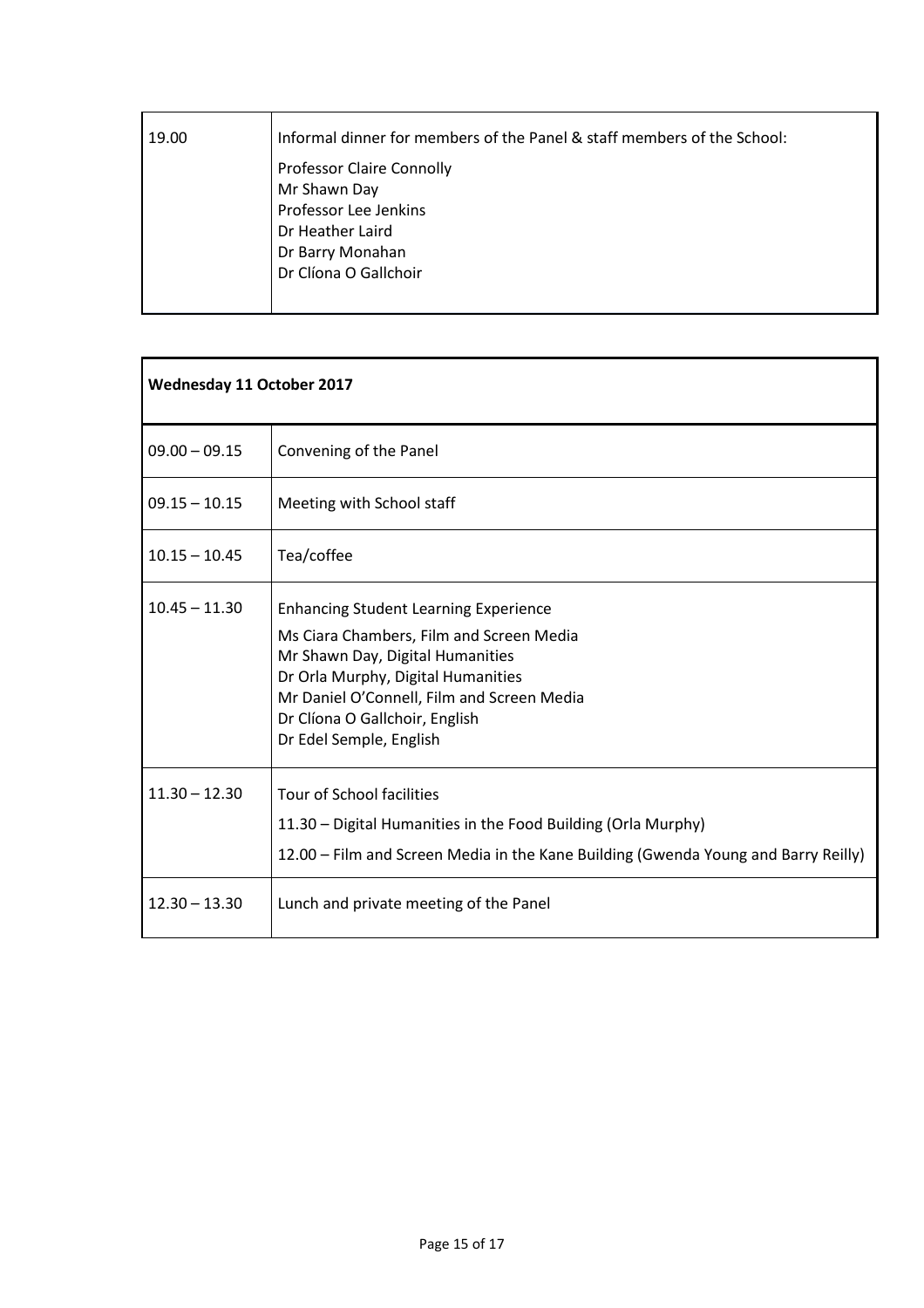| $13.30 - 14.00$ | Representatives of $1^{st}$ and $2^{nd}$ year<br>students                                                                                                                                                                                                                                                                                                                                                                   | Representatives of $3^{rd}$ and $4^{th}$ year<br>students                                                                                                                                                         |
|-----------------|-----------------------------------------------------------------------------------------------------------------------------------------------------------------------------------------------------------------------------------------------------------------------------------------------------------------------------------------------------------------------------------------------------------------------------|-------------------------------------------------------------------------------------------------------------------------------------------------------------------------------------------------------------------|
|                 | 1 <sup>st</sup> Year:<br>Ross Brennan (BA)<br>Andrew Duffy (BA)<br>Tadhg O'Halloran (BA DAH)<br>Cillian O'Regan (BA English)<br>Lorna O'Reilly (BAINT)<br>James Ross (BA DAH)<br>2 <sup>nd</sup> Year:<br>Ciara Buckley (BAJ)<br>Evaun Fagan (BAINT)<br>Graham Hegarty (BA DAH)<br>Ellie Menton (BA English)<br>Leanne O'Connor Desmond (BAJ)<br>Lisa Porte, (BA DAH)<br>Jenna Roy (BA DAH)<br>Daniel Stephen Webb (BA FSM) | 3rd year:<br>Maria Fitzgerald-Houlihan (BAJ)<br>Max Hollis-Darby (BA DAH)<br>Casey Hynes (BA FSM)<br>Michelle O'Sullivan (BAJ)<br>Belinda Stout (BAJ)<br>Eva Wallace (BA DAH)<br>Alexander Woroszylo (BA English) |
| $14.00 - 14.30$ | Representatives of Postgraduate students:<br>Laura Creedon (PhD candidate)<br>Patrick Egan (PhD DAH)<br>Penny Johnston (PhD DAH)<br>Andrea Lane (MA DAH)<br>Victoria Lester (MA DAH)<br>Amy O'Callaghan (MA Film and Screen Media)<br>Alan O'Keeffe (MA Modernities)<br>Caroline Schroeter (PhD candidate)                                                                                                                  |                                                                                                                                                                                                                   |
| $14.45 - 15.15$ | Private meeting of the Panel                                                                                                                                                                                                                                                                                                                                                                                                |                                                                                                                                                                                                                   |
| $15.15 - 15.45$ | Tea/coffee                                                                                                                                                                                                                                                                                                                                                                                                                  |                                                                                                                                                                                                                   |
| $15.45 - 16.30$ | Meeting with Senior Officers of the University:<br>Professor Anita Maguire, Vice President for Research & Innovation<br>Professor John O'Halloran, Vice President for Teaching & Learning                                                                                                                                                                                                                                   |                                                                                                                                                                                                                   |